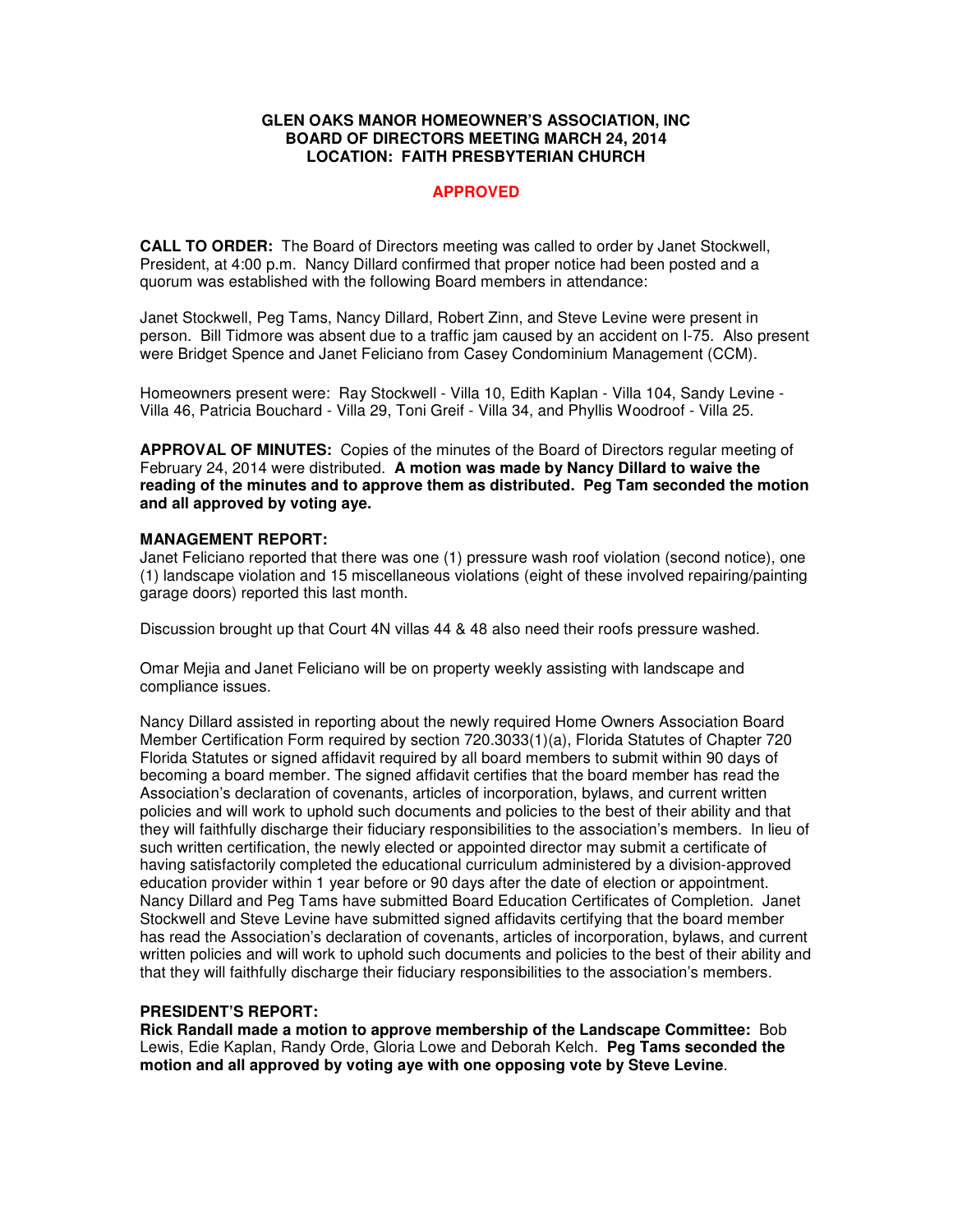Bridget Spence gave a 2013 Paint Project property damage and wood repair update. George McGonagill negotiated with the vendor on damage claims. One damage claim has not yet been resolved. George has also asked the vendor to reduce the square footage cost for wood repair, but has not received a reply. Once resolved, letters will go out to owners and the Association will be reimbursed.

#### 2014 Paint Project:

We will build on the lessons learned from the 2013 paint project. One cluster in particular had a previous bad paint job that resulted in water being trapped under the paint and required extensive pressure washing prior to painting. It is expected that there may be other clusters that will need similar repair over the next five years of the painting cycle. Because we involved Sherwin Williams this year, we now have a paint job that is guaranteed for seven years on the clusters completed in 2013. We will continue to do this over the next five years so that the work that is completed is guaranteed.

It was brought to our attention that Article VII of our Declaration of Covenants and Restrictions requires the Association to "pressure wash roofs, walls, and driveways and shall paint all exterior surfaces of homes on a cyclical basis as determined by the Board…" We need to add the pressure washing of driveways into the letter drafted by the attorney that will go to all homeowners whose villas will be painted.

The letter also states that we will inspect the wood fascia, which is an added cost to the Association. Homeowners will have thirty days after inspection to complete the repair or the Association will repair and charge the homeowner. Our contract should specify to the carpentry team to only take out old lengths and put in new lengths by plank rather than piecemeal portions.

It was also suggested by an owner at the Annual Meeting that we move the painting from the summer months to the fall. It was thought that we might be getting a better contract deal in the summer, but after research it was found that the cost won't be any more in the Fall than the summer. Other discussion noted that summer was the rainy season and more people would be in residence in September than in the summer.

**Steve Levine made a motion to hire George McGonagill of Questar Construction to inspect the wood fascia at the villas in the 2014-2015 painting cycle (Clusters N, O, P, and Q) starting in June of 2014 and to begin the painting process in September 2014. Additionally, this motion includes a letter in writing to all villas in the clusters to be inspected stating they have thirty days to effect their own wood repairs with 2" x 8' cedar planks that are primed or the Association will do it for them and charge the homeowner for the wood/soffit repairs needed. Peg Tams seconded the motion and all approved by voting aye.** 

The meeting time for the monthly Board of Directors meeting was brought up for discussion and it was determined to leave it the same time as currently being held. A suggestion was made to place a question in the Newsletter asking for a straw poll opinion.

Watchdog activity: This discussion was in response to the President's last Newsletter article which encouraged all residents to respect other people's property. Dale Moore submitted an article to the Resident's Corner of the last Newsletter and Randy Robinson sent in a letter questioning watchdog and violator accountability. The process for sending violation letters was discussed.

#### **VICE PRESIDENT'S REPORT:**

Peg Tams reported that all 2004-2014 motions are scanned and indexed. The earlier records are still to be done.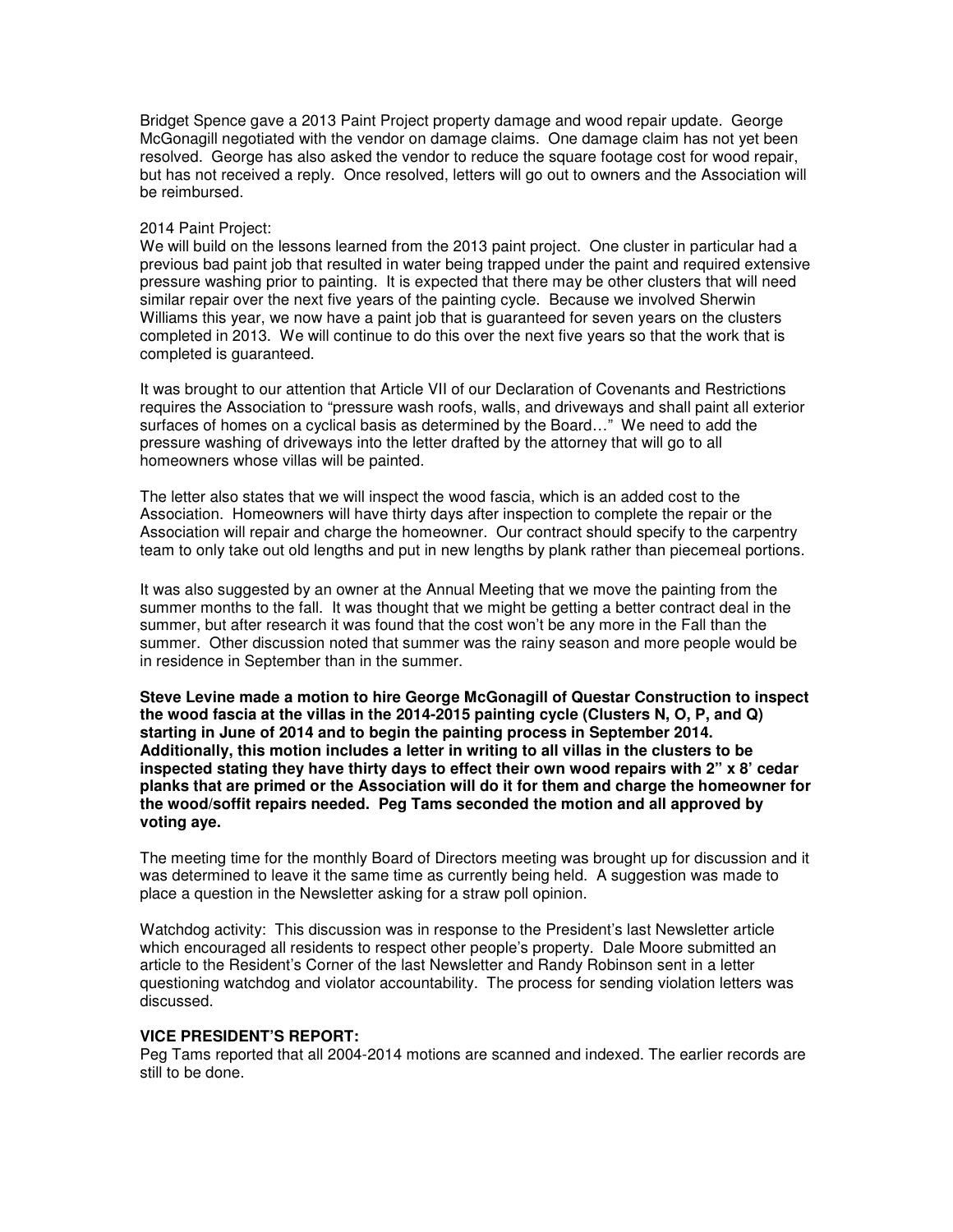Peg Tams sent twenty out of twenty-two Street Captains emails and phoned the other two to ask if they still want to serve. Thirteen said "yes" and one said "no" so far. Terrace 2W needs a captain. She is still waiting to hear from eight current Street Captains.

**SECRETARY'S REPORT:** Directory should be ready to go to print very soon

## **TREASURER'S REPORT:**

Bob Zinn reported that through the eleventh month of the budget (February 28, 2014) there is an operating cash balance of \$62,303, of which \$25,044 is in a money market account. The reserve account balance is \$412,887, of which \$235,621 is in a money market account. The Association is over budget in the amount of \$12,426 through the eleventh month of operating expenses and the annual budget comparisons are at 94.3%.

Bob Zinn checked the status of Stonegate Bank which acquired Florida Shores Bank where the Association has a money market account. Bob Zinn found that Stonegate currently has a threestar rating down from five stars with Florida Shores and we should keep an eye on these ratings.

Bob Zinn submitted his resignation as he has sold his villa to his daughter and while he will still reside here, he is no longer an owner and does not qualify to be a Board member.

### **Nancy Dillard moved to accept Bob Zinn's resignation from the Board. Peg Tams seconded the motion and all approved by voting aye**.

**Nancy Dillard nominated Bill Byers to fill Bob Zinn's unexpired term as Board Treasurer. Peg Tams seconded the motion and all approved by voting aye**. Bill Byers took his place at the table.

Bridget Spence reported on the status of Aged Receivables:

- Villa 23 Foreclosure hearing is scheduled for 15 April at 9:00 a.m.
- Villa 31 Foreclosure hearing not yet scheduled
- Villa 192 Owner filed bankruptcy
- Villa 130 Foreclosure on reverse mortgage bank took title. In process of collection effort for monthly assessment from Champion Mortgage.

### **ARCHITECTURE COMMITTEE REPORT:**

No report at this time.

### **LANDSCAPE COMMITTEE REPORT:**

Rick Randall discussed the removal of the slash pine tree on the west side of the lake. TruScapes did not request a permit from the city before taking the tree down. The City Arborist visited the property and confirmed that the tree was diseased. The Association is now required to plant two replacement slash pines. **Rick Randall made a motion to have TruScapes plant two Slash Pine Trees around the lake to replace the diseased Slash Pine. Steve Levine seconded the motion and all approved by voting aye.** Rick will bring a quote and map of planting sites to the next Board meeting.

Rick Randall met with Glen Reith of Black Tie to review the health of our trees. They all look good at the present time except for one previously reported Queen Palm at the North end of the lake, which will have to be removed sometime soon. Black Tie also ground the Slash Pine tree stump for free.

Rick Randall met with the Glen Oaks Ridge Board Landscape Committee Chairman, and his stand-in to discuss a new 17th Street entrance gate that would serve all three sections of Glen Oaks (Manor, Ridge and Towers). The gate would be placed half-way down Prudence Drive between 17<sup>th</sup> Street and Glen Oaks Manor Drive. This was a preliminary meeting to see if we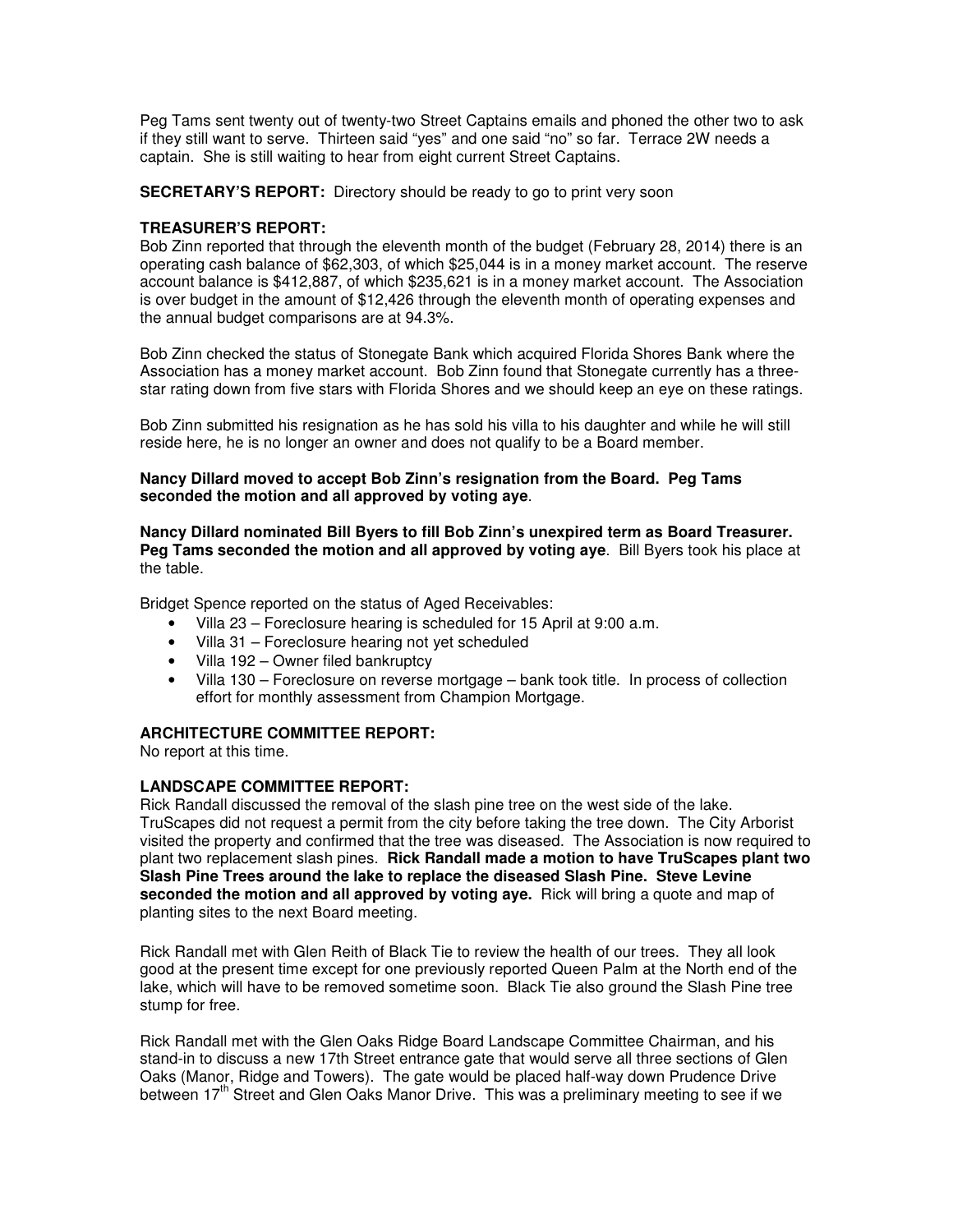were amenable to further exploration. The approximate cost is \$15K, to be split three ways. While the proposed placement of the gate would keep people from cutting through the Ridge and Towers from Circus Blvd to the light at 17th Street and Prudence Drive, we would still need to keep our back gate to prevent Ridge and Towers residents from cutting through our property to Beneva Road. This would require our residents to go through two gates. The Board consensus was no interest in a gate at this time.

Rick Randall met with the Glen Oaks Ridge Board Landscape Committee Chairman and his stand-in to discuss enhancing the landscaping on their side of Prudence. The land belongs to the Manor and we control the irrigation. They need our irrigation to keep their plants alive. Bill Byers stated that Glen Oaks Ridge should be advised that there are times when we can't get enough water/pressure from the City, so we cannot guarantee irrigation. The Board consensus on this matter is that their landscaping enhancement is fine as long as the installation uses droughttolerant plants and they understand our control of irrigation is limited.

On a similar note, the Landscape Committee would like to see the landscaping spruced up in this area, to include: pruning the Holly trees into a cone shape, which is standard for these trees and planting a fire bush hedge along the white fence between the two properties for aesthetic reasons. This would probably require more irrigation for the hedge and added cost for pruning the trees.

Rick Randall proposed planting Jatrophas in the niches along 17th Street to match the look on Beneva. **Peg Tams made a motion to plant Jatrophas in the eleven niches along the 17th Street perimeter wall to match the look on the Beneva perimeter wall for a cost not to exceed \$2000.00. Steve Levine seconded the motion and all approved by voting aye**.

Rick Randall brought up for discussion planting more Tabebulas at various locations. The yellow ones have been well received. He will examine the budget and priorities for this year.

#### **MAINTENANCE COMMITTEE REPORT**:

**Steve Levine made a motion to approve the separation of the white traffic information signs from the stop signs at all three corners at the Beneva entrance. Rick Randall seconded the motion and Peg Tams, Nancy Dillard and Bill Byers opposed. The motion did not pass.**

**Steve Levine made a motion to accept the quote by Anderson Concrete to cut the roots and level the sidewalk at Villa 37 for an approximate cost of \$1500.00. Nancy Dillard seconded the motion and all approved by voting aye.** 

Steve Levine reported that Aldo Boldi needs to finish repairing the driveway pavers and installing the acorn finials on the mailbox posts. Also, he will instruct him to paint the yellow curbs by the Beneva entrance.

Street lights # 27 & #13 which were recently repaired were reported out again. Janet Feliciano will contact United Electric for follow up.

#### **OLD BUSINESS:**

The Reserve Study is in progress. Bill Byers discovered that the spreadsheet we use is our own creation and that the draft study is in a different format. This will require more time for analysis. **A motion was made by Nancy Dillard to give authority to Peg Tams and Bill Byers to follow up with the consultant for work on the Reserve Study. Steve Levine seconded the motion and all approved by voting aye.** 

#### **NEW BUSINESS**:

Input is due to Edie by COB Wednesday, April 30, 2014 for the May-June Newsletter.